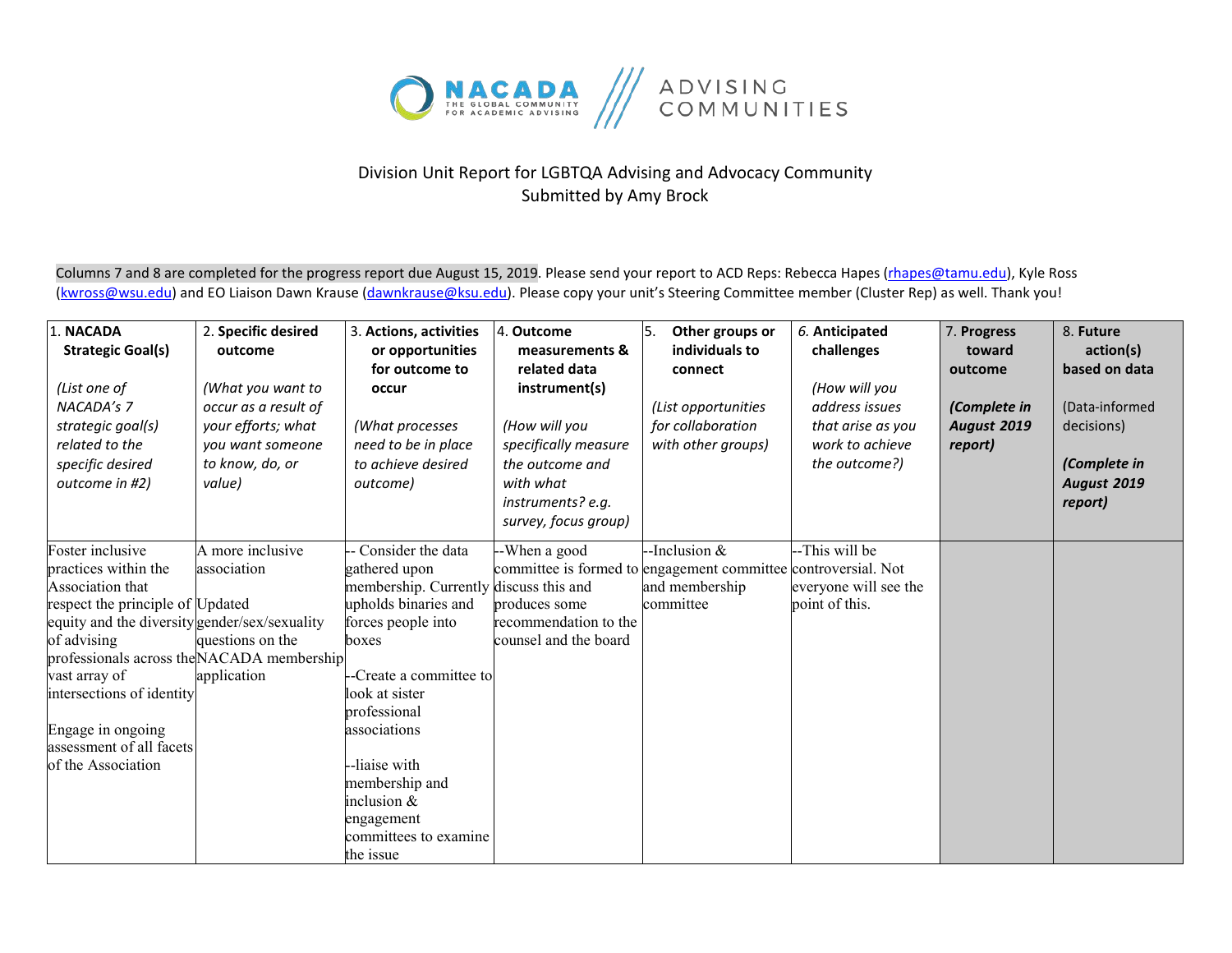| Expand the use of<br>innovative technology<br>tools and resources to<br>support the work of the its members<br>Association                                                                                                                                                                                                                                                                                                      | community uses<br>technology to engage                                                                                                                                    | Reconsider the way the - Complete the update --Membership will<br>of the website<br>-- Determine what new<br>resources should be<br>added<br>--Implement the use of<br>Slack to communicate<br>with the membership | utilize the Slack system                                                                                                                                                                                                                         | $-NA$                                                                                         | --This will require a<br>ton of logistical work<br>for the website.<br>--Getting membership<br>to Slack                      |  |
|---------------------------------------------------------------------------------------------------------------------------------------------------------------------------------------------------------------------------------------------------------------------------------------------------------------------------------------------------------------------------------------------------------------------------------|---------------------------------------------------------------------------------------------------------------------------------------------------------------------------|--------------------------------------------------------------------------------------------------------------------------------------------------------------------------------------------------------------------|--------------------------------------------------------------------------------------------------------------------------------------------------------------------------------------------------------------------------------------------------|-----------------------------------------------------------------------------------------------|------------------------------------------------------------------------------------------------------------------------------|--|
| Expand and<br>communicate the<br>scholarship of<br>academic advising<br>Provide professional<br>development<br>opportunities that are<br>responsive to the needs<br>of advisors and<br>advising administrators<br>Foster inclusive<br>practices within the<br>Association that<br>respect the principle of<br>equity and the diversity<br>of advising<br>professionals across the<br>vast array of<br>intersections of identity | Increase visibility of<br><b>LGBTQA</b><br>(sub)populations (both<br>within NACADA and<br>students) and improve<br>the knowledge bases of AAT Article<br>the association. | --guide scholarly<br>efforts in community<br>--seek out a<br>community-sponsored                                                                                                                                   | -At least one<br>community-related<br>publication.<br>Clearinghouse,<br>Academic Advising<br>Today, the new<br>NACADA journal, the<br>Mentor, the Journal of<br>Academic Advising<br>Number of accepted<br>regional and annual<br>presentations. | Will need to connect<br>with several<br>community members<br>throughout the US and<br>Canada. | --Getting people to<br>write is always a<br>challenge! People are<br>eager but then they<br>become reluctant or too<br>busy. |  |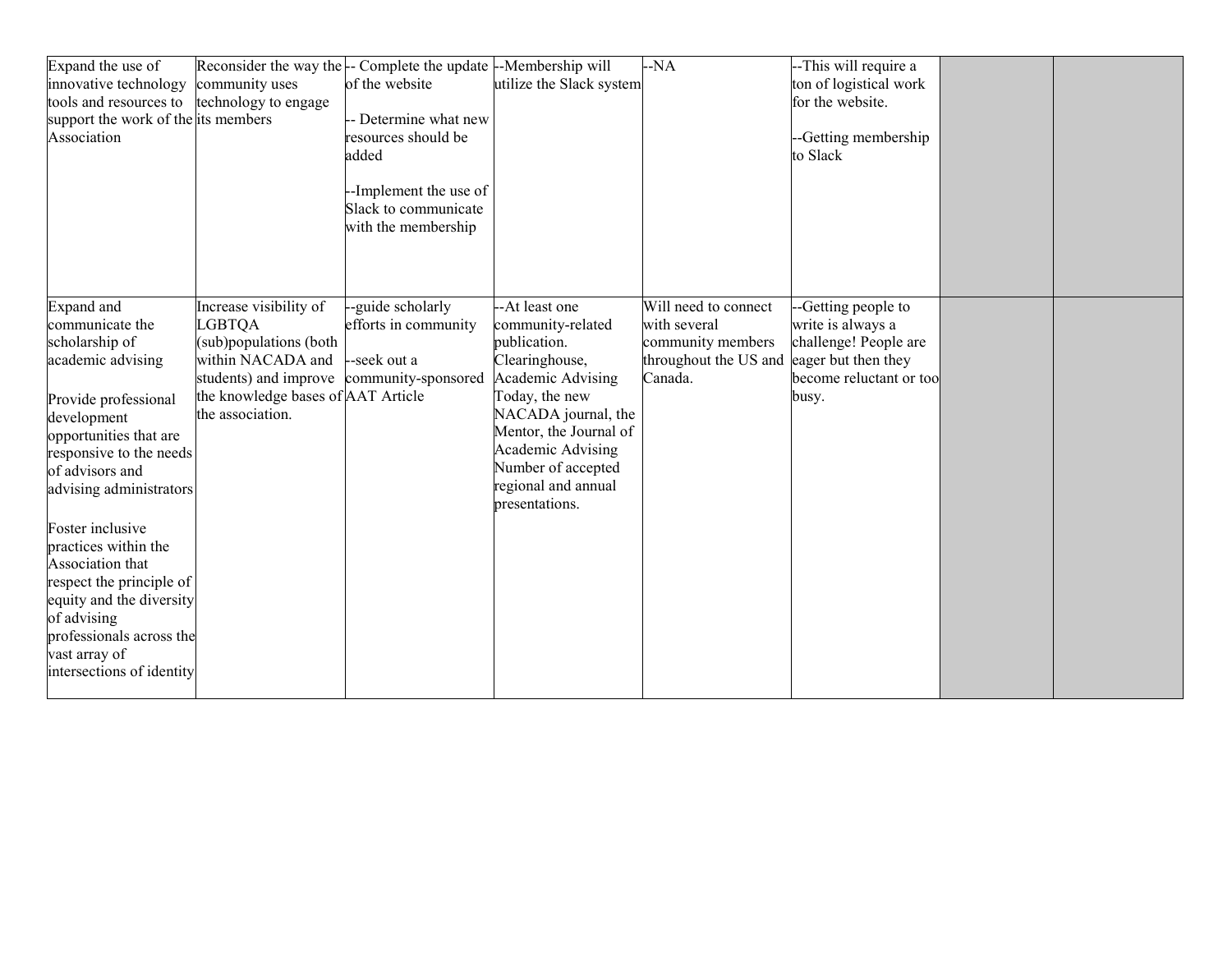| <b>Expand</b> and         | Increase visibility of                  | -facilitate the                              | Although it's                    | Will need to connect                          | Actually connecting to  |  |
|---------------------------|-----------------------------------------|----------------------------------------------|----------------------------------|-----------------------------------------------|-------------------------|--|
| communicate the           | LGBTQA (sub)                            | continued development ambitious, it would be |                                  | with several                                  | the number of people    |  |
| scholarship of            | populations (both                       | of the Community's                           | nice to see a                    | community members                             | needed to accomplish    |  |
| academic advising         | within NACADA and                       | Standardized                                 | community-related                | throughout the US and this.                   |                         |  |
|                           | students) and improve                   | Presentations                                | presentation at all 10           | Canada.                                       |                         |  |
| Provide professional      | the knowledge bases of                  |                                              | regions in 2018.                 |                                               | The amount of work it   |  |
| development               | the association.                        | --work with regional                         |                                  |                                               | will take to build this |  |
| opportunities that are    |                                         | representative                               | I would also like to see         |                                               | standardized            |  |
| responsive to the needs   |                                         | coordinator to get                           | $10+$ annual conference          |                                               | presentation.           |  |
| of advisors and           |                                         | people to present on                         | presentations.                   |                                               |                         |  |
| advising administrators   |                                         | other LGBTQA topics                          |                                  |                                               |                         |  |
|                           |                                         | at regional and annual                       |                                  |                                               |                         |  |
| Foster inclusive          |                                         | conferences                                  |                                  |                                               |                         |  |
| practices within the      |                                         |                                              |                                  |                                               |                         |  |
| Association that          |                                         | --coordinate online                          |                                  |                                               |                         |  |
| respect the principle of  |                                         | trainings                                    |                                  |                                               |                         |  |
| equity and the diversity  |                                         |                                              |                                  |                                               |                         |  |
| of advising               |                                         |                                              |                                  |                                               |                         |  |
| professionals across the  |                                         |                                              |                                  |                                               |                         |  |
| vast array of             |                                         |                                              |                                  |                                               |                         |  |
| intersections of identity |                                         |                                              |                                  |                                               |                         |  |
|                           |                                         |                                              |                                  |                                               |                         |  |
| Expand and                | Increase the confidence-start a digital |                                              | Have at least 5                  | Connect with Research Everyone is so busy $-$ |                         |  |
| communicate the           | of the membership to                    | LGBTQA reading                               | members sign up and a Committee, |                                               | we would have to make   |  |
| scholarship of            | engage in scholarship                   | circle/book club                             | read at least 1 book a           |                                               | this fun, engaging, and |  |
| academic advising         |                                         |                                              | quarter                          |                                               | relevant                |  |
|                           |                                         |                                              |                                  |                                               |                         |  |
| Provide professional      |                                         |                                              |                                  |                                               |                         |  |
| development               |                                         |                                              |                                  |                                               |                         |  |
| opportunities that are    |                                         |                                              |                                  |                                               |                         |  |
| responsive to the needs   |                                         |                                              |                                  |                                               |                         |  |
| of advisors and           |                                         |                                              |                                  |                                               |                         |  |
| advising administrators   |                                         |                                              |                                  |                                               |                         |  |
|                           |                                         |                                              |                                  |                                               |                         |  |
|                           |                                         |                                              |                                  |                                               |                         |  |
|                           |                                         |                                              |                                  |                                               |                         |  |